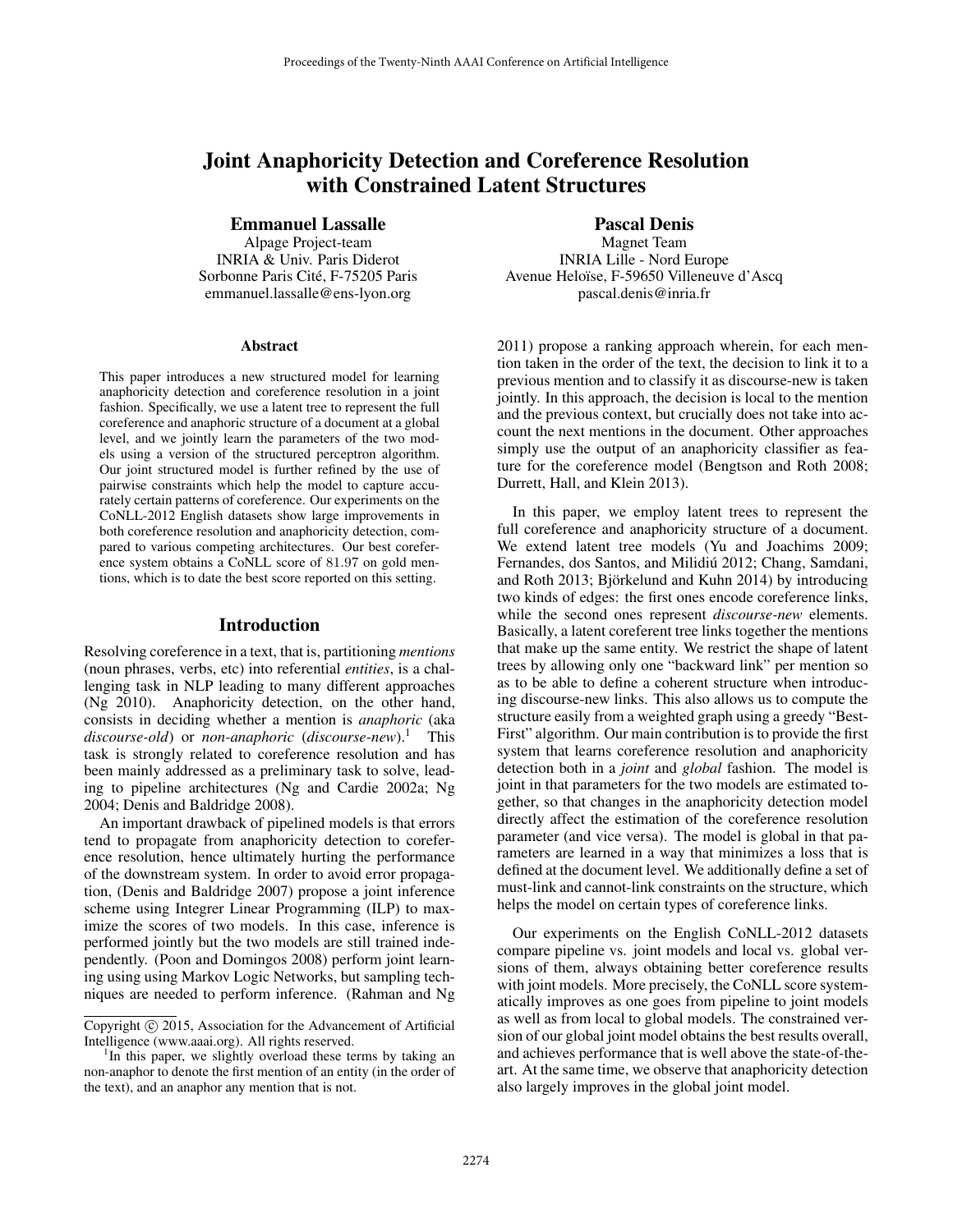# Joint Latent Representation of the Coreference Structure

This section first discusses the relationship between anaphoricity and coreference, and then define a tree structure to represent the coreference structure of a document.

### Anaphoricity and Coreference

Once mentions are identified in a text, they have to be linked together to form coreference clusters. Determining whether a mention is *discourse-new* or *anaphoric* helps reducing the search space for coreference resolution. For example, in the text in Figure 1,  $m_1$ ,  $m_2$  and  $m_5$  are discourse-new (i.e., they don't have backward coreference link to preceding mentions), while all other mentions are anaphora (i.e., they have outgoing backward coreference links).

| $[\text{Peter}]_{m_1}$ told $[\text{John}]_{m_2}$ [he] <sub>m<sub>3</sub></sub> did not manage to open |
|--------------------------------------------------------------------------------------------------------|
| the door of $[\text{his}]_{m_4}$ apartment because $[\text{the key}]_{m_5}$ broke                      |
| off in the lock. $[[His]_{m_6}$ friend] <sub><math>m_7</math></sub> managed to get $[it]_{m_8}$        |
| out and open, which made $[\text{him}]_{m_q}$ very happy.                                              |

Figure 1: A simple example: only mentions with coreference links (i.e., non-singleton) are annotated.

A common approach is to detect anaphoricity before coreference in a pipeline architecture: mentions are classified as anaphoric or not based on a locally trained model, and these classifications are used to constrain the decisions of the coreference model. An important drawback of such systems is that errors tend to propagate, which in turn requires a careful tuning of the confidence threshold used in anaphoricity classification (Ng 2004).

### Joint Representation

We use latent tree representations of coreference clusters, which have proven efficient for globally learning to resolve coreference (Fernandes, dos Santos, and Milidiú 2012; Chang, Samdani, and Roth 2013; Yu and Joachims 2009; Björkelund and Kuhn 2014). We start from an undirected weighted graph of pair mentions and a collection of trees is computed, each tree representing a cluster. Two methods have been used for building such trees from weighted graphs: running a Maximum Spanning Tree (MST) algorithm on the graph or using a BESTFIRST decoding strategy (i.e., only the highest scoring backward link is selected for each mention, provided it exists). It is easy to see that the set of links selected by this latter method has no cycle, and then is also a spanning forest (Björkelund and Kuhn 2014). Both methods yield spanning forests but the structured generated by the latter method have a more restricted topology. This second method will be referred to as BESTFIRST MST.

There are at least two main motivations for using BEST-FIRST MST over standard MST. First, the experiments carried out by (Chang, Samdani, and Roth 2013) suggest that BESTFIRST trees achieve better results than MST on coreference resolution. Second, BESTFIRST MST appears to be better suited from an algorithmic point of view. Thus, the BESTFIRST strategy can be easily extented by defining a single *rooted* tree for representing the partition of mentions. The root is a dummy mention added to the other mentions and placed before them in the order of the text. Root-mention links directly encode the fact that the mention is a discourse-new, while mention-mention links are coreference links (see Figure 2). This interpretation of root-mention links is guaranteed by BESTFIRST MST because no coreference path can be created between a mention linked to the root and a previous mention. We give a sketch of proof for this result: if such a path existed, the rightmost element (in the order of the text) of the set of mentions occurring along the path would necessarily have two backward links, which is not possible with the BESTFIRST strategy. By contrast, this kind of path is allowed in unrestricted MST: e.g., imagine that we have 2 mentions  $m_1$  and  $m_2$  and that the MST contains links  $(root, m_2)$  and  $(m_1, m_2)$ . We see that the semantics of "root-mention" links is not preserved in that case.



Figure 2: A latent tree representing the coreference structure of the text in Figure 1.

Formally, for a given document with mention  ${m_1, \ldots, m_n}$ , we consider a complete weighted undirected graph  $G = (V, E, \omega)$ , where V is the set of mentions plus an additional *root* (ordered as  $root \preceq m_1 \preceq \cdots \preceq m_n$ ), E all the pairs formed using  $V, \omega : E \to \mathbb{R}$  a weighting function decomposed as follows:

$$
\begin{cases} \omega(m_i, m_j) = \omega_c(m_i, m_j) & 1 \le i, j \le n \\ \omega(root, m_j) = \omega_n(m_j) & 1 \le j \le n \end{cases}
$$

where  $\omega_c : E \to \mathbb{R}$  quantifies the confidence that a pair is coreferent, and  $\omega_n : \hat{V} \to \mathbb{R}$  the confidence that a mention is discourse-new. We define  $S^{best}(G)$  as the set of spanning trees on G such that every mention can only have at most one link to a previous mention (or to the *root*). We want to compute the following structure:

$$
\hat{T} = \underset{T \in \mathcal{S}^{best}(G)}{\arg \max} \sum_{e \in E_T} \omega(e)
$$

with  $E_T$  the set of links of the spanning tree T. It is easy to see why it is a global decision, that jointly incorporates coreference and anaphoricity, by decomposing the objective function as:

$$
\sum_{m' \in E_T^{coref}} \omega_c(m, m') + \sum_{m \in V_T^{new}} \omega_n(m)
$$

where  $E_T^{coref}$  is the set of links  $(m_i, m_j)$  in tree  $T$  such that  $m_i \neq root$  and  $V_T^{new}$  the set of mentions  $m_j$  such that there is a link  $(root, m<sub>j</sub>)$  in the tree.

 $(m<sub>o</sub>)$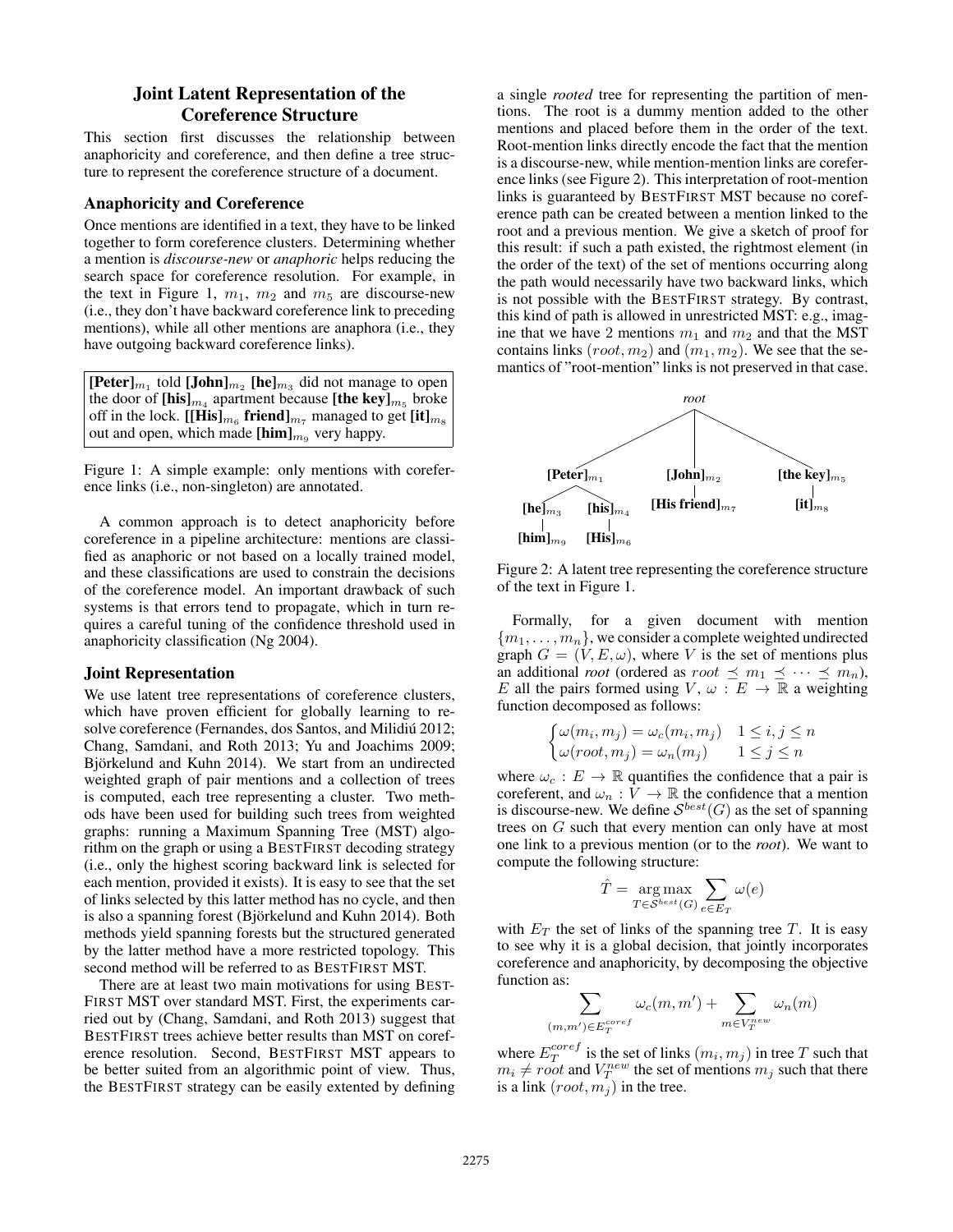Because we have restricted the shape of spanning trees, we can compute the *argmax* easily by using a BESTFIRST strategy: for each mention, the backward edge with the highest weight is selected, and links the mention either to a previous mention (i.e., it is anaphoric) or to the root (i.e., it is discourse-new). From a topological point of view, our tree is similar to the one used in (Fernandes, dos Santos, and Milidiú 2012). The difference is that they do not have weights on root-mention links (no global anaphoricity detection), and they compute the structure with Chu-Liu-Edmonds Algorithm (Chu and Liu 1965; Edmonds 1965). However, as pointed out by (Björkelund and Kuhn 2014), because MST is computed on a oriented graph with only backward edges, it is sufficient to use a BESTFIRST strategy to build it.

#### Constrained Structures

A way to integrate prior knowledge of the coreference structure is to use constraints on mention pairs: we can add *mustlink* (knowledge of a coreference link) and *cannot-link* (impossibility of linking two mentions) constraints in the computation of the spanning tree. These constraints can be generated by finding patterns in the text using accurate rules. In this case, the BESTFIRST strategy only creates backward a backward link for mention that do not appear at the right position of a must-link, and backward links are selected among those which are not cannot-links.

### Learning Latent Structures

This section explains how  $\omega_c$  and  $\omega_n$  are learned from data, and formulate the problem of learning coreference and anaphoricity as a joint structured classification problem.

# Structured Learning

In this formulation, the learning algorithm observes a set of examples (i.e., annotated documents of the training set)  $\mathcal{T} = \{(\boldsymbol{x}_i, \boldsymbol{y}_i)\}_{i=1}^T$ , where  $\boldsymbol{x}_i$  is an instance from a structured input space  $X$  (the space of documents) and  $y_i$  is a *structured* label from an output space Y whose size is exponential in the size of  $x_i$ . Suppose we have at hand an *embedding function*  $\Phi : \mathcal{X} \times \mathcal{Y} \rightarrow \mathcal{H}$ , where  $\mathcal{H}$  is a Hilbert space with inner product  $\langle \cdot, \cdot \rangle$ . We additionally assume that  $\mathcal{H} = \mathcal{H}_c \oplus \mathcal{H}_n$  and that the subspaces are equipped with their own inner products  $\langle \cdot, \cdot \rangle_c$  and  $\langle \cdot, \cdot \rangle_n$  induced from  $\langle \cdot, \cdot \rangle$ . Now, given a document x with n mentions  $m_1, \ldots, m_n$ , we create a graph G with additional*root*. Let y be a BESTFIRST MST on  $\overline{G}$  with coreference links  $E_y^{coref}$  and anaphoric mentions  $V_y^{new}$ . We restrict  $\Phi$  to the following decomposed form  $(\oplus$  is the concatenation operator to join the features):

$$
\Phi(\boldsymbol{x},\boldsymbol{y})=\!\!\!\!\sum_{(m,m')\in E_y^{coref}}\!\!\!\!\! \phi_c(\boldsymbol{x},m,m')\quad \oplus \sum_{m\in V_y^{new}}\phi_n(\boldsymbol{x},m)
$$

where  $\phi_c(\mathbf{x}, m, m')$  (resp.  $\phi_n(m)$ ) is an embedding of the mention pair  $(m, m')$  (resp. of the mentions m) in  $\mathcal{H}_c$  (resp.  $\mathcal{H}_n$ ), depending on information contained in document x (e.g. a feature representation). To score the pair  $(x, y)$ , we suppose we have at hand two weight vectors  $w_c \in \mathcal{H}_c$  and  $w_n \in \mathcal{H}_n$ . The score associated to  $(x, y)$  is:

$$
\langle \boldsymbol{w}, \Phi(\boldsymbol{x}, \boldsymbol{y}) \rangle = \sum_{\substack{(m, m') \in E_y^{coref} \\ + \sum_{m \in V_y^{new}} \langle \boldsymbol{w}_n, \phi_n(\boldsymbol{x}, m) \rangle_n}} \langle \boldsymbol{w}_c, \phi_c(\boldsymbol{x}, m, m') \rangle_c
$$

The relationship with the weighting function on G described before is the following:  $\omega_c(m, m') = \langle \boldsymbol{w}_c, \phi_c(\boldsymbol{x}, m, m') \rangle_c$ and  $\omega_n(m) = \langle w_n, \phi_n(x, m) \rangle_n$ . Predicting x's BEST-FIRST MST amounts to computing the following *argmax*:

$$
T(\bm{x}) = \argmax_{T \in \mathcal{S}^{best}(G)} \langle \bm{w}, \Phi(\bm{x}, \bm{y}) \rangle
$$

Now, we must address the problem of learning relevant weights vectors  $w_c$  and  $w_n$ . The problem is that we cannot observe directly *gold* BESTFIRST MSTs since we are only given annotation describing the coreference partition of documents, and that there is no unique tree corresponding to a given partition.

# Latent Structure Perceptron-based Learning

For our purpose, we consider that  $\mathcal{H}_c = \mathbb{R}^m$  and  $\mathcal{H}_n = \mathbb{R}^p$ and we use the canonical dot products. The goal of learning is to acquire the weight vectors  $w_c \in \mathbb{R}^m$  and  $w_n \in \mathbb{R}^p$ . These are estimated with the online algorithm in Figure 3.

This algorithm is only given a sequence  $\{x_i, P_i\}_{i=1}^T$  of documents, where  $P_i$  is the gold coreference partition for  $x_i$ . Typically, there are several possibilities for representing a partition by a tree, and we need to select one at each round. Starting from initial weight vectors  $\bm{w}^{(0)}_c$  and  $\bm{w}^{(0)}_n$  , it iterates N times over the training examples, giving a total of  $N \times T$ iterations. At each round  $i$ , a *true* tree is computed for  $x_i$ , and it plays the role of the *gold* label in structured learning. We selecte the tree  $y_i^{\boldsymbol{w}}$  with the best current weight which is compatible with the partition  $P_i$  (in the algorithm, the set of those trees is denoted by  $\tilde{y}_i$ ). This *gold tree* is easily computed by removing non-coreferent edges from the complete graph according to the *gold* clustering, and by applying the BESTFIRST strategy.

Next, we compute a predicted structure in *max-loss* mode (Crammer et al.  $2006$ ).<sup>2</sup> This corresponds to a trade-off between maximizing the weight of the predicted tree and finding a tree "far from the *true* tree", according to a loss counting the number of edges the structures does not have in common (the approach is similar to (Fernandes, dos Santos, and Milidiú 2012)). The predicted tree is computed by modifying the weights of the graph (by just adding one to all links not in the *true* tree), and applying the extended BESTFIRST. The weight vectors are updated by the difference of *true* and *max-loss* predicted label in a structured perceptron manner (the difference is projected in  $\mathcal{H}_c$  and  $\mathcal{H}_n$  to update  $\mathbf{w}_c$  and  $w_n$  respectively). The final weight vectors is obtained by averaging over the weight vectors compiled after each round.

<sup>2</sup>The more direct *prediction-based* (i.e., without loss) update always gave lower results in our development experiments, so we do not detail this learning mode here.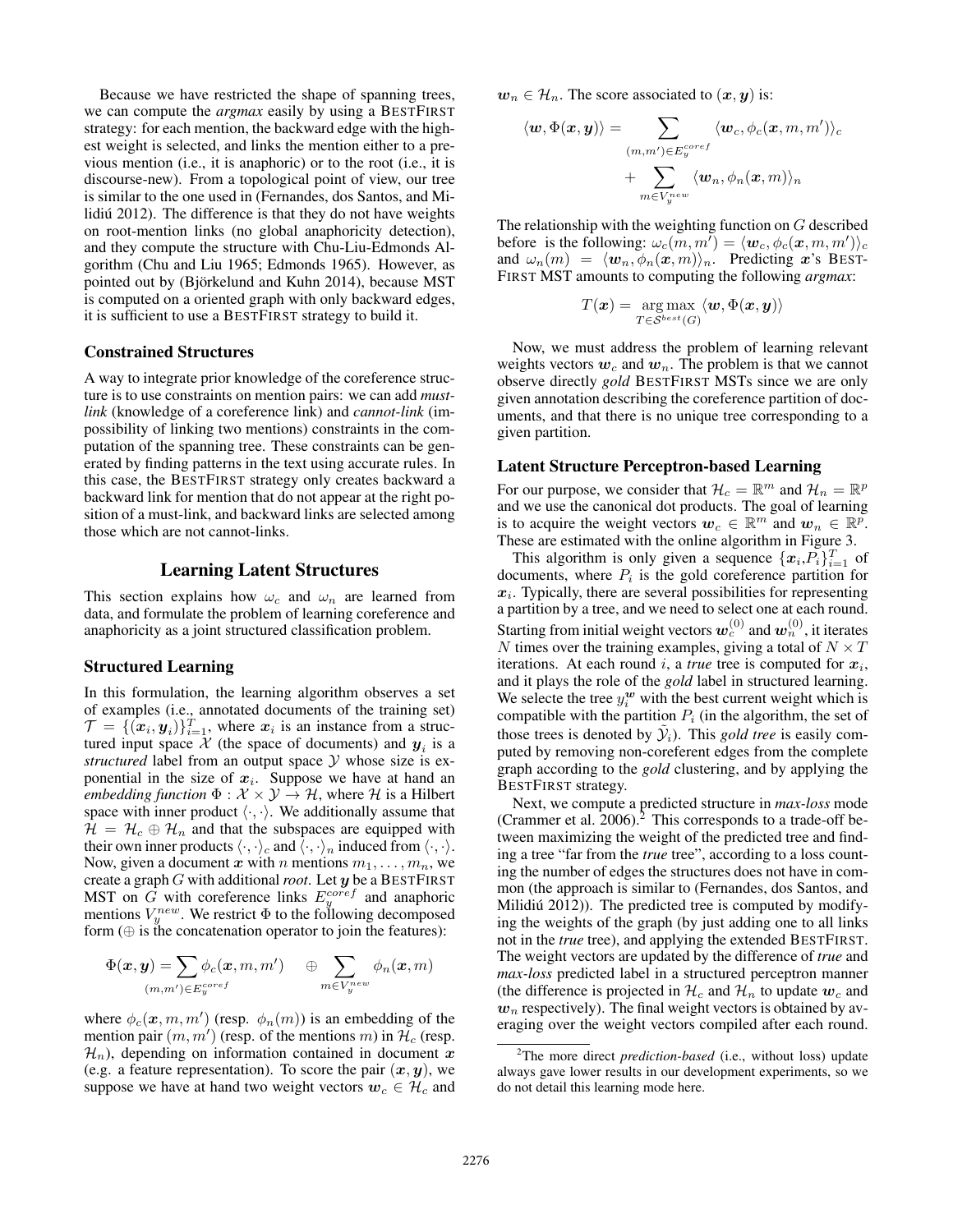**Require:** Training data:  $\mathcal{T} = \{ (x_i, P_i)_{i=1}^T \}$ **Ensure:** Weight vectors  $w_c$  and  $w_n$  $\mathbf{u}_{c}^{(0)}=0; \bm{w}_{n}^{(0)}=0; \bm{v}_{c}=0; \bm{v}_{n}=0; i=0$ 2: for  $n:1..N$  do 3: for  $t : 1..T$  do 4: Compute *true* label  $y_i^{\omega}$  from  $P_i$  and  $(\mathbf{w}_c^{(i)}, \mathbf{w}_n^{(i)})$ : i  $y_i^{\boldsymbol{w}} = \arg \max_i$  $y \in \tilde{\mathcal{Y}}_i$  $\left\{\qquad \right.$   $\sum$  $(m,m') \in E_y^{coref}$  $\langle \boldsymbol{w}_c, \phi_c(\boldsymbol{x},m, m') \rangle_c + \quad \sum$  $m \in V_y^{new}$  $\langle \boldsymbol{w}_n, \phi_n(\boldsymbol{x},m) \rangle_n \Big\}$ 5: Compute  $max-loss$  prediction  $\tilde{y}$ :  $\tilde{y} = \argmax_{y \in \mathcal{Y}}$  $\left\{\qquad \right.$   $\sum$  $(m,m') \in E_y^{coref}$  $\langle \boldsymbol{w}_c, \phi_c(\boldsymbol{x}, m, m') \rangle_c + \quad \sum$  $m \in V_y^{new}$  $\langle \boldsymbol{w}_n, \phi_n(\boldsymbol{x},m) \rangle_n + l(y, y_i^{\boldsymbol{w}}) \Big\}$ 6:  $\boldsymbol{w}^{(i+1)}_{c} = \boldsymbol{w}^{(i)}_{c} + \quad \quad \sum$  $(m,m') \in E^{coref}_{y_i^{\bm{w}}}$  $\phi_c(\boldsymbol{x},m,m')$   $\qquad \sum$  $(m,m')$ ∈ $E_{\tilde{y}}^{coref}$  $\phi_c(\boldsymbol{x},m,m')$ 7:  $\boldsymbol{w}_n^{(i+1)} = \boldsymbol{w}_n^{(i)} + \quad \sum$  $m \in \overline{V}_{y}^{new}_{i}$  $\phi_n({\bm x},m) - -\sum$  $m {\in} \overline{V}^{new}_{\tilde{y}}$  $\phi_n(\boldsymbol{x},m)$ 8:  $v_c = v_c + \boldsymbol{w}_c^{(i+1)}$ 9:  $v_n = v_n + \mathbf{w}_n^{(i+1)}$ <br>10:  $i = i + 1$ 11: end for 12: end for 13:  $\mathbf{w}_c = \frac{\mathbf{v}_c}{(N \times T)}$ ;  $\mathbf{w}_n = \frac{\mathbf{v}_n}{(N \times T)}$ 

Figure 3: Structured perceptron learning with averaging, in *max-loss* mode, for joint coreference-anaphoricity learning.

Weight averaging is common in online learning for it helps reducing overfitting (Freund and Schapire 1998).

Coreference resolution and anaphoricity detection are learned both *jointly* and *globally*: jointly because backward coreference links are in balance with "anaphoricity links", and globally because the update is achieved on a tree representing the complete coreference structure of the document.

# Constrained Learning

Simple *must-links* and *cannot-links* rules can be applied before using the learning model. Specifically, we remove cannot-links from the graph and add obligatory edges to the tree and complete the tree by applying the BESTFIRST rule on mentions that are not at the right hand position of a mustlink and by avoiding removed links. This is done both during training and inference.

# Systems Description

# Local vs. Structured models

Our different coreference systems are based on pairwise representation of mention pairs, meaning we re-employ standard pairwise features. We define a *baseline* system, referred to as "local model" which is a simple pairwise model trained using an averaged perceptron, and using a BEST-FIRST decoder (Ng and Cardie 2002b; Bengtson and Roth 2008). This model uses anaphoricity in the form of a feature corresponding to the output of an anaphoricity classifier (Bengtson and Roth 2008; Durrett, Hall, and Klein 2013).<sup>3</sup>

We also define a joint local model JOINTBESTFIRST whose behavior is the same as BESTFIRST with the difference that the root can be an antecedent (using two separate weight vectors to represent coreference and anaphoricity). It is joint in that the decision of creating a backward link competes that of classifying the mention as discourse-new. But it is still local because the model is updated for each mention.

As opposed to these local models, we set up a global joint model, JOINTBESTFIRST<sup>struct</sup>. We compare this model to its version without anaphoricity BESTFIRST<sup>struct</sup> (global coreference, but not joint). For the two global models, we also define additional constrained versions, JOINTBEST- $\text{FIRST}^{constr}$  and  $\text{BESTFIRST}^{constr}.$ 

# Pipeline vs. Joint models

We compare joint models to their pipeline equivalents by using a classifier of anaphoricity upstream. PIPEBESTFIRST is the pipelined version of BESTFIRST: that is, backward links are forbidden for mentions detected as discourse-new. Conversely, a mention that is classified as anaphoric by the anaphoricity model must have a backward link (taking the one with the highest score, even if negative). Similarly, we define pipeline versions of the structured models, PIPEBESTFIRST<sup>struct</sup> and PIPEBESTFIRST<sup>constr</sup>.

#### Feature sets

Our system uses a classical set of features used for mention pair classification (for more details see (Bengtson and Roth 2008; Rahman and Ng 2011). These include: grammatical types and subtypes, string and substring match, apposition and copula, distance (number of separating men-

<sup>&</sup>lt;sup>3</sup>This model is also trained using the averaged perceptron.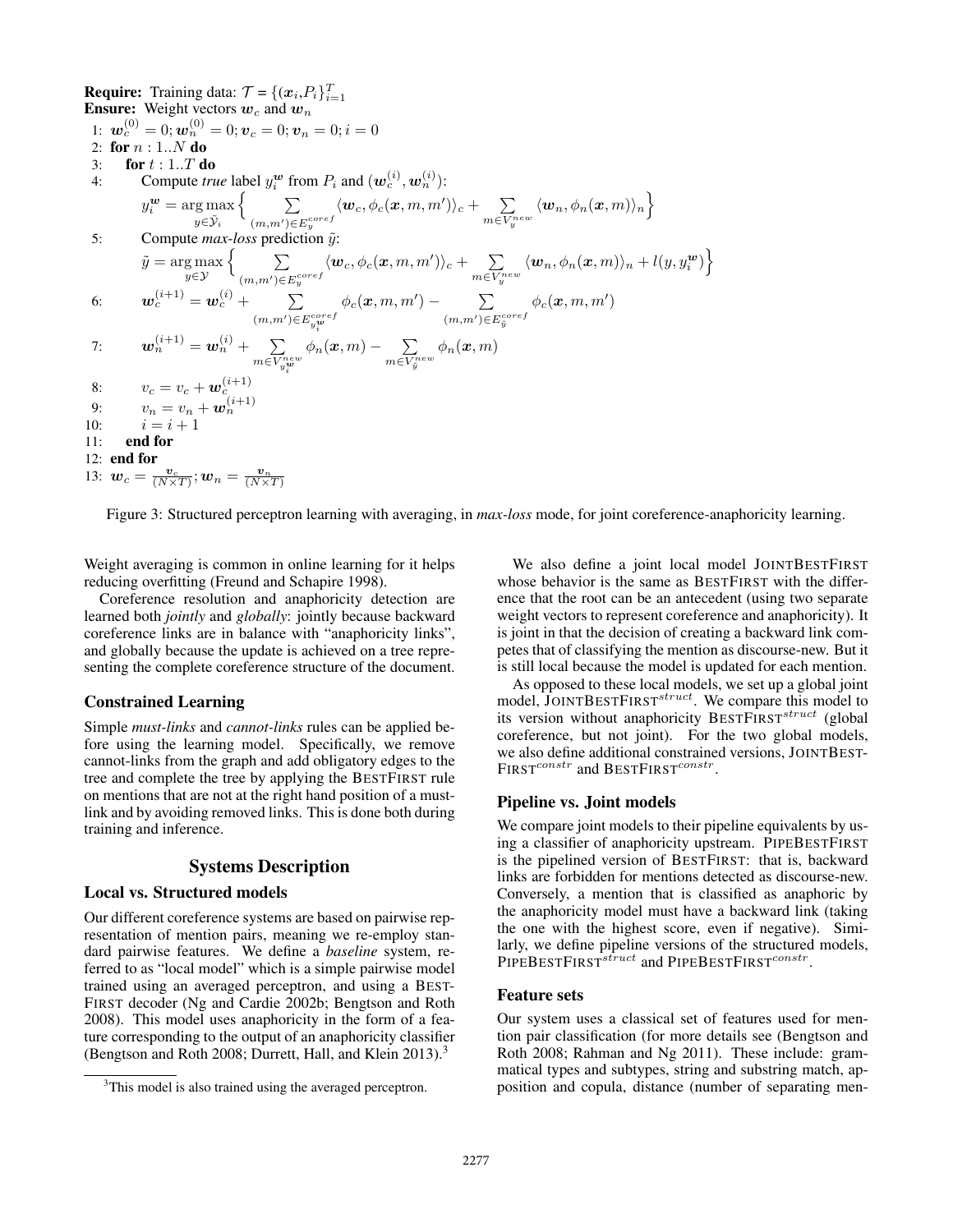tions/sentences/words), gender and number match, synonymy/hypernymy and animacy, family name (based on lists), named entity types, syntactic features (gold parse), a morphological feature indicating if a verb is derived from a noun and anaphoricity detection. In addition, we use products of the above features with grammatical types, which we found to improve the results of all our models.

For the anaphoricity classifier, we also use the features of (Ng and Cardie 2002a; Ng 2004; Denis and Baldridge 2008). These include: number of words in the mention; binary features indicating if it is pronoun, speech pronoun, reflexive pronoun, proper name, definite description, quantified description, possessive description or bare noun; the position in text; if the mention is embedded in another mention; if the string/the head matches that of a preceding mention; if the mention is an apposition or acronym of a preceding mention.

# **Constraints**

We defined a small set of constraints. Our *must-links* are given, first, by our own implementation of sieve 1 of (Lee et al. 2011), which accurately matches patterns involving the speaker of sentences (e.g. *He* said: "*I* believe you"), and second, by exact string matches of proper nouns. We also use several sets of *cannot-links*, coming from number, gender, and (un)animated mismatches, as well as i-within-i constraints. In addition, in all our models (constrained or not), we set cannot-links between pronouns to disallow pronoun antecedent for pronouns, as in (Ng and Cardie 2002b).

## Experiments

Our objective is to compare our joint structured model with their pipelined and local counterparts, for both coreference resolution and anaphoricity detection.

# Experimental setup

Our systems are evaluated on the English part of CoNLL-2012 Corpus (Pradhan et al. 2012). We use the official Train/Dev/Test split sets and we test our models in the *closed mode* in which features are built only from provided data (with the exception of two additional sources: WordNet and (Bergsma and Lin 2006)'s gender and number data).

Our evaluation is restricted to *gold mentions*, to avoid introducing noise from detected mention and focus more on anaphoricity detection and coreference resolution. The score of a full end-to-end coreference depends strongly on the quality on the mention detection (heuristic filtering of mention may be required to build a robust coreference system). Here we focus only on evaluating the clustering power of the models. The task may be easier, but the results should only be compared to those of systems tested on gold mentions.

We use three metrics: MUC (Vilain et al. 1995),  $B<sup>3</sup>$ (Bagga and Baldwin 1998), and Entity-based CEAF (or  $CEAF_e$ ) (Luo 2005). Following (Pradhan et al. 2012), we also report a global F1-score, referred to as the CoNLL score, which is an unweighted average of the MUC,  $B<sup>3</sup>$  and  $CEAF<sub>e</sub>$  F1 scores. Micro-averaging is used when reporting our scores for entire CoNLL-2012 dataset.

All our models are (local or structured) linear models, learned with the average perceptron algorithm with 30 iterations on the corpus (sufficient to obtain stable scores on the Dev set). In structured learning, we used the max-loss learning mode, associated with the tree loss. Our baseline for anaphoricity detection is a simple averaged perceptron.

## Results and Discussion

Coreference resolution Looking at Table 1, one first observes that, whether pipeline or joint, structured models perform better than local models and constrained models better than unconstrained models.

Notice that the local pipelined model PIPEBESTFIRST slightly improves over the local BESTFIRST (from 72.96 to 73.46), but its structured version PIPEBESTFIRST<sup>struct</sup> performs a little worse than BESTFIRST<sup>struct</sup> (from 75.07 down to 74.4), mostly due to precision losses on MUC and  $B<sup>3</sup>$  and a corresponding loss in recall on CEAF<sub>e</sub>. It is unclear whether these differences are truly significant, but this might mean that deciding whether to use the pipeline as a hard constraint or to only propagate anaphoricity values through a feature depends on the chosen coreference model.

Turning to the joint models, let us first observe that JOINTBESTFIRST outperforms BESTFIRST by a little over one and a half CoNLL point (from 72.96 up to 74.5). The performance gains come from large improvements in pre $cision$  on MUC and  $B<sup>3</sup>$  (and a corresponding improvement in recall on  $CEAF_e$ ). But the gains are much more significant with the structured version JOINTBESTFIRST<sup>struct</sup> and the constrained version JOINTBESTFIRST $^{constr}$ : there, the CoNLL score increases by more than 5 points, due to improvements of 3.5 in  $B^3$ , and of close to 11.8 in CEAF<sub>e</sub>. On all three metrics, gains are found in both recall and precision. Finally, our best model, JOINTBESTFIRST<sup>constr</sup>, obtains a CoNLL score of 81.97, which is, up to our knowledge, the best score achieved on gold mentions. By comparison, (Chang, Samdani, and Roth 2013) obtained a maximum score of 77.43 as previous highest score.

Anaphoricity detection Anaphoricity detection is evaluated in the different models as follows: after resolving anaphoricity and coreference, we label the first mention of each cluster as discourse new and all the rest as anaphoric and compare this with the gold partition. Accuracy results are reported in the last column of Table 1. Anaphoricity scores in the pipeline models are the same and equal to the score of the local anaphoricity model. Before discussing the results in detail, note that gold mentions contain 22.7% of discourse-new mentions and 77.3% of discourse-old mentions. This distribution is biased towards anaphoric mentions, presumably more so than if singleton entities had been annotated in the CoNLL-2012 dataset.

Looking at the results, we first observe that the two local models BESTFIRST and JOINTBESTFIRST have worse performance than the baseline anaphoricity model, and this even though JOINTBESTFIRST obtains better coreference results than the pipeline version. This suggests that anaphoricity should not be addressed locally without tak-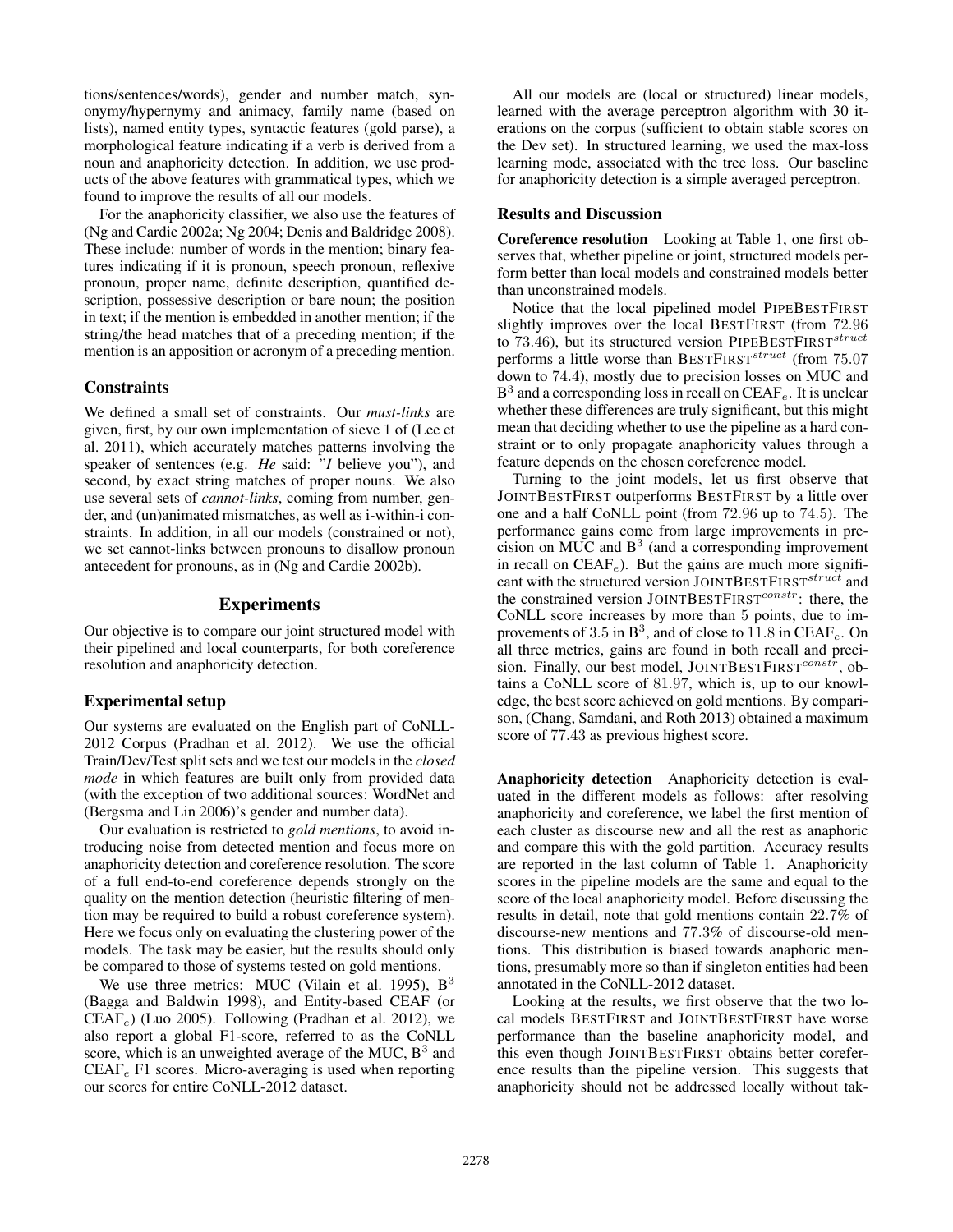|                                  | <b>MUC</b> |       |       | $B^3$ |       |       | $CEAF_e$ |       |       | CoNLL | anaphoricity |
|----------------------------------|------------|-------|-------|-------|-------|-------|----------|-------|-------|-------|--------------|
|                                  | P          | R     | F1    | P     | R     | F1    | P        | R     | F1    |       | accuracy     |
| <b>Local Models</b>              |            |       |       |       |       |       |          |       |       |       |              |
| <b>BESTFIRST</b>                 | 89.75      | 77.03 | 82.9  | 84.23 | 65.95 | 73.98 | 52.03    | 76.68 | 61.99 | 72.96 | 84.39        |
| <b>PIPEBESTFIRST</b>             | 83.63      | 84.21 | 83.92 | 66.98 | 74.93 | 70.73 | 66.5     | 64.97 | 65.73 | 73.46 | 90.09        |
| <b>JOINTBESTFIRST</b>            | 91.95      | 76.89 | 83.75 | 88.16 | 65.7  | 75.29 | 53.07    | 82.12 | 64.47 | 74.5  | 87.16        |
| <b>Strutured Models</b>          |            |       |       |       |       |       |          |       |       |       |              |
| $B$ ESTFIRST <sup>struct</sup>   | 85.36      | 84.97 | 85.16 | 69.89 | 75.16 | 72.43 | 67.11    | 68.12 | 67.61 | 75.07 | 90.34        |
| PIPEBESTFIRST <sup>struct</sup>  | 84.61      | 82.19 | 84.9  | 67.94 | 75.56 | 71.55 | 97.54    | 65.99 | 66.76 | 74.4  | 90.09        |
| JOINTBESTFIRST <sup>struct</sup> | 87.45      | 86.33 | 86.89 | 75.89 | 76.32 | 76.1  | 77.79    | 81.13 | 79.42 | 80.8  | 98.52        |
| <b>Constrained Models</b>        |            |       |       |       |       |       |          |       |       |       |              |
| BESTFIRST <sup>constr</sup>      | 86.44      | 85.42 | 85.93 | 73.87 | 76.33 | 75.08 | 67.28    | 69.93 | 68.58 | 76.53 | 90.31        |
| PIPEBESTFIRST <sup>constr</sup>  | 85.35      | 85.81 | 85.58 | 71    | 76.82 | 73.8  | 68.24    | 67.03 | 67.63 | 75.67 | 90.09        |
| JOINTBESTFIRST <sup>constr</sup> | 88.4       | 87.04 | 87.71 | 78.49 | 78.14 | 78.31 | 77.93    | 81.92 | 79.88 | 81.97 | 98.01        |

Table 1: Coreference resolution on CoNLL-2012 Test Set English (gold mentions).

ing the whole context of the document. Structured and constrained pipeline models BESTFIRST<sup>struct</sup> and BEST- $FIRST^{constr}$  do not worsen anaphoricity detection quality after coreference resolution, but do not improve it either.

On the contrary, joint models  $J$ OINTBESTFIRST $^{struct}$ and JOINTBESTFIRST $^{constr}$  show a very significant improvement over the local anaphoricity model, especially on discourse-new mentions. The accuracy achieved by the global joint model is very high compared to the other configuration (i.e., 98.52), and we saw that it also resulted in strong improvements on the coreference side. Overall, the large improvement in anaphoricity detection confirms that coreference entities are much better segmented in our joint model. We finally notice that, because of their deterministic aspect, the constraints of BESTFIRST<sup>constr</sup> and JOINTBESTFIRST<sup>constr</sup> slightly hinder the quality of anaphoricity detection compared to BESTFIRST<sup>struct</sup> and JOINTBESTFIRST<sup>struct</sup>.

### Related Work

Our joint structured approach presented directly extends recent work on latent tree structured models (Fernandes, dos Santos, and Milidiú 2012; Chang, Samdani, and Roth 2013; Yu and Joachims 2009; Björkelund and Kuhn 2014). These models are similar to ours, but do not include anaphoricity information nor are they used to jointly learn anaphoricity dectection and coreference resolution.

This type of approaches breaks away from the standard mention-pair models (Soon, Ng, and Lim 2001; Ng and Cardie 2002b; Bengtson and Roth 2008; Stoyanov et al. 2010; Björkelund and Farkas 2012; Lassalle and Denis 2013) and ranking models (Denis and Baldridge 2008; Rahman and Ng 2011). Other structured output models to coreference include correlation clustering (Finley and Joachims 2005) and probabilistic graphical model-based approaches (McCallum and Wellner 2004; Culotta et al. 2007). These learning models are more complex in that they also attempt to enforce transitivity. Other transitivity enforcing models use Integer Programming-based (Klenner 2007; Denis and Baldridge 2009). Due to their much higher complexity, these global decoding schemes are used in combination with locally-trained models. Coreference resolution has also been framed as a (hyper)graph-cut problem (Nicolae and Nicolae 2006; Cai and Strube 2010). Several other models have attempted to depart from the mention pair representation altogether, trying to model cluster-mention or clustercluster relations (Luo et al. 2004; Haghighi and Klein 2010; Rahman and Ng 2011; Stoyanov and Eisner 2012).

A number of previous work has attempted to model anaphoricity detection, and to combine it with coreference resolution. (Ng and Cardie 2002a) show empirically that the pipeline setting typically lead in drops in coreference performance. (Ng 2004) shows that one can get coreference improvement, but this requires careful tuning of the anaphoricity classification threshold. (Denis and Baldridge 2008) uses an anaphoricity classifier combined with a mention ranking model. Previous joint approaches using ILP (Denis and Baldridge 2007) or Markov Logic Network (Poon and Domingos 2008) (or more recently (Bögel and Frank 2013)) have the drawback of formulating a problem which is NPcomplete, and may be very time consuming. (Rahman and Ng 2011) propose a local joint approach using ranking to decide whether a mention is discourse-new or linked to a previous entity. Finally, (Bengtson and Roth 2008) and (Durrett, Hall, and Klein 2013) use anaphoricity as a feature in the coreference model.

## Conclusion and Perspectives

We have introduced a new structured model for jointly detecting anaphoricity and resolving coreference. Our experiments on gold mentions show that both anaphoricity detection and coreference resolution are improved in the joint model compared to non-joint and pipeline models, leading to results that are significantly higher than state-of-the-art. Our best model achieves a CoNLL score of 81.97.

The next step is to extend this model into a full end-to-end coreference system running on detected mentions. Our idea is to address another task, specific to detected mentions, consisting in detecting singleton and non-referential mentions. This was addressed by (Recasens, de Marneffe, and Potts 2013) with a local model, and we plan to integrate it in our joint, global model.